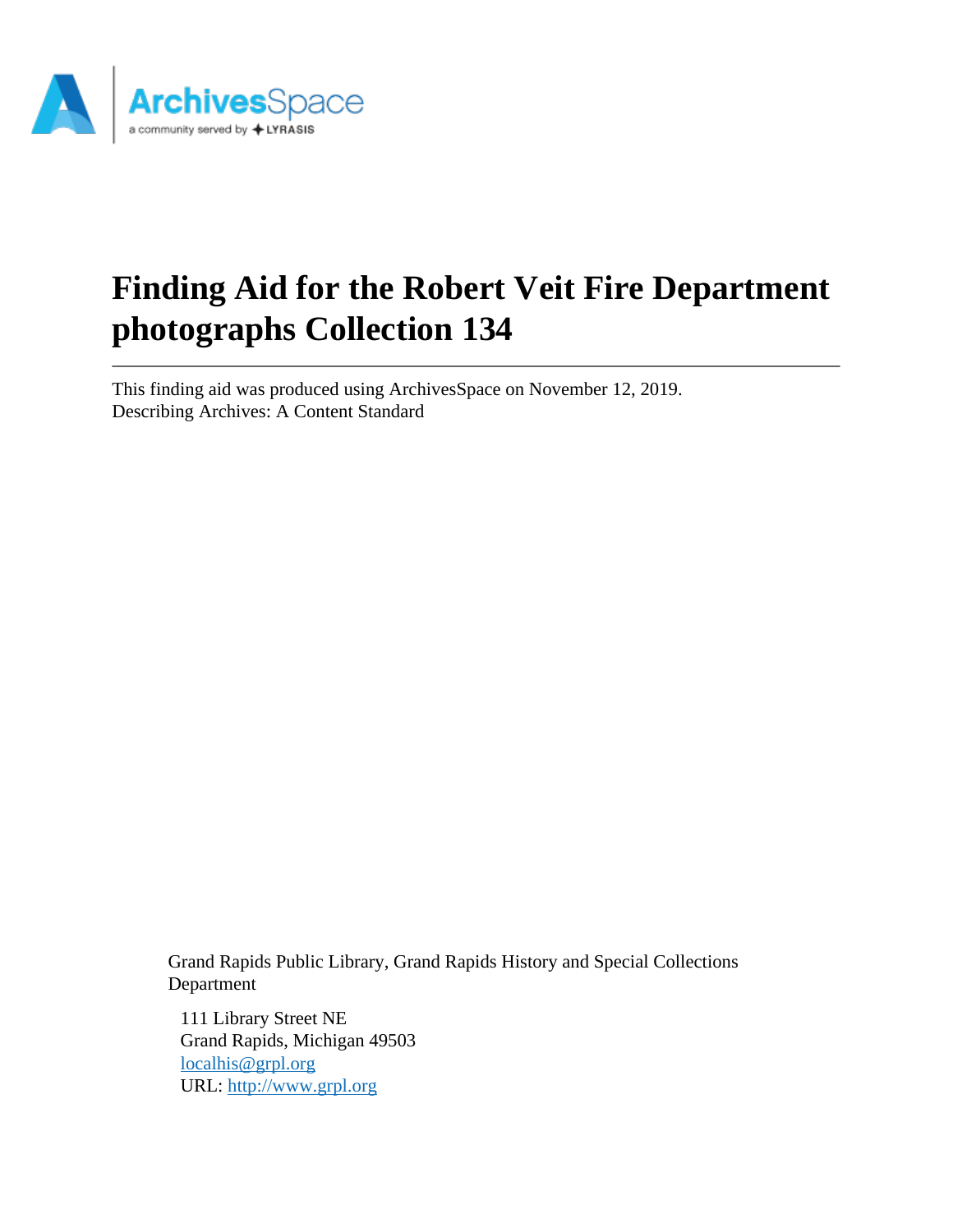# <span id="page-1-0"></span>**Table of Contents**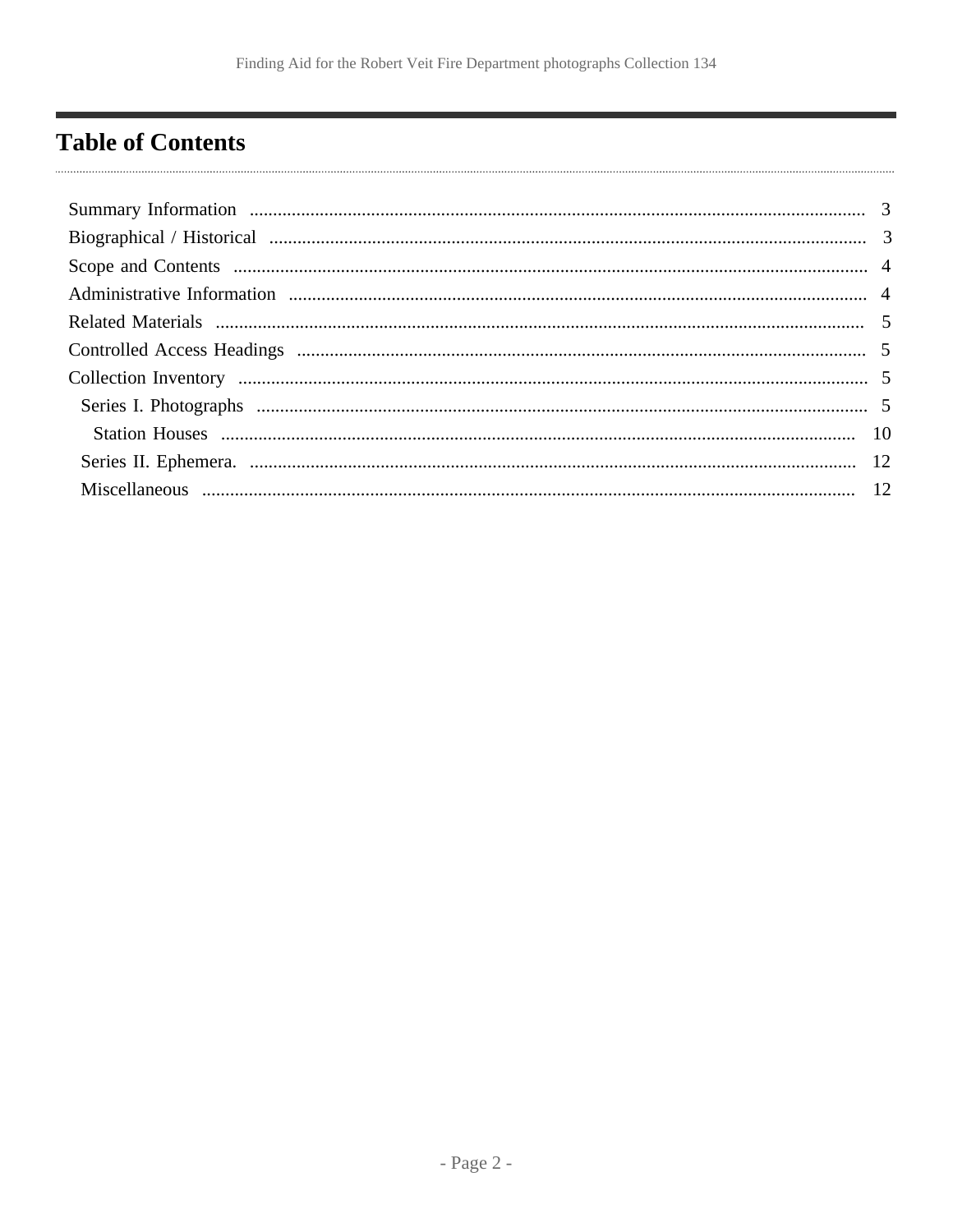# <span id="page-2-0"></span>**Summary Information**

| <b>Repository:</b>                                              | Grand Rapids Public Library, Grand Rapids History and Special<br><b>Collections Department</b>                                                                                                                                                                                                                                                                                                                                                                                                                                                                                                                                                                                                                                                                                 |
|-----------------------------------------------------------------|--------------------------------------------------------------------------------------------------------------------------------------------------------------------------------------------------------------------------------------------------------------------------------------------------------------------------------------------------------------------------------------------------------------------------------------------------------------------------------------------------------------------------------------------------------------------------------------------------------------------------------------------------------------------------------------------------------------------------------------------------------------------------------|
| <b>Creator:</b>                                                 | Veit, Robert                                                                                                                                                                                                                                                                                                                                                                                                                                                                                                                                                                                                                                                                                                                                                                   |
| <b>Title:</b>                                                   | Robert Veit Fire Department photographs                                                                                                                                                                                                                                                                                                                                                                                                                                                                                                                                                                                                                                                                                                                                        |
| ID:                                                             | Collection 134                                                                                                                                                                                                                                                                                                                                                                                                                                                                                                                                                                                                                                                                                                                                                                 |
| <b>ID</b> [Archivists<br><b>Toolkit</b><br>Database::RESOURCE]: | 142                                                                                                                                                                                                                                                                                                                                                                                                                                                                                                                                                                                                                                                                                                                                                                            |
| Date [inclusive]:                                               | 1927-1983                                                                                                                                                                                                                                                                                                                                                                                                                                                                                                                                                                                                                                                                                                                                                                      |
| <b>Physical Description:</b>                                    | 5.33 Linear Feet Eight boxes                                                                                                                                                                                                                                                                                                                                                                                                                                                                                                                                                                                                                                                                                                                                                   |
| Language of the<br><b>Material:</b>                             | English                                                                                                                                                                                                                                                                                                                                                                                                                                                                                                                                                                                                                                                                                                                                                                        |
| Abstract:                                                       | Robert Veit (1920-1987) served the Grand Rapids (Michigan) Fire<br>Department for forty years, beginning in 1944. He was promoted to<br>lieutenant in 1948, Captain in 1949, District Chief in 1952, Deputy<br>Chief in 1961 and Chief in 1967. He retired in 1984. This collection<br>consists of photographs, 1927-1983, depicting fires and other disasters<br>(such as tornadoes), which required the aid of the Grand Rapids Fire<br>Department. Also included are images of fire department equipment,<br>personnel and buildings and numerous Grand Rapids street scenes. The<br>collection also contains business cards from Chief Veit and certificates<br>for Lieutenant Verbrugge. Additional unprocessed material associated<br>with Veit await future processing. |

**^** [Return to Table of Contents](#page-1-0)

 $\overline{\phantom{a}}$ 

## <span id="page-2-1"></span>**Biographical / Historical**

Robert Veit (1920-1987) served with the Grand Rapids Fire Department for 40 years. He joined the department in 1944 following military service. He began working in the department's blacksmith shop turning brass couplings for hoses. He became a Lieutenant in 1948; Captain in 1949; District Chief in 1952; Deputy Chief in 1961. Veit was promoted to Chief in 1967 upon the retirement of former Chief Meyers. Veit retired in 1984.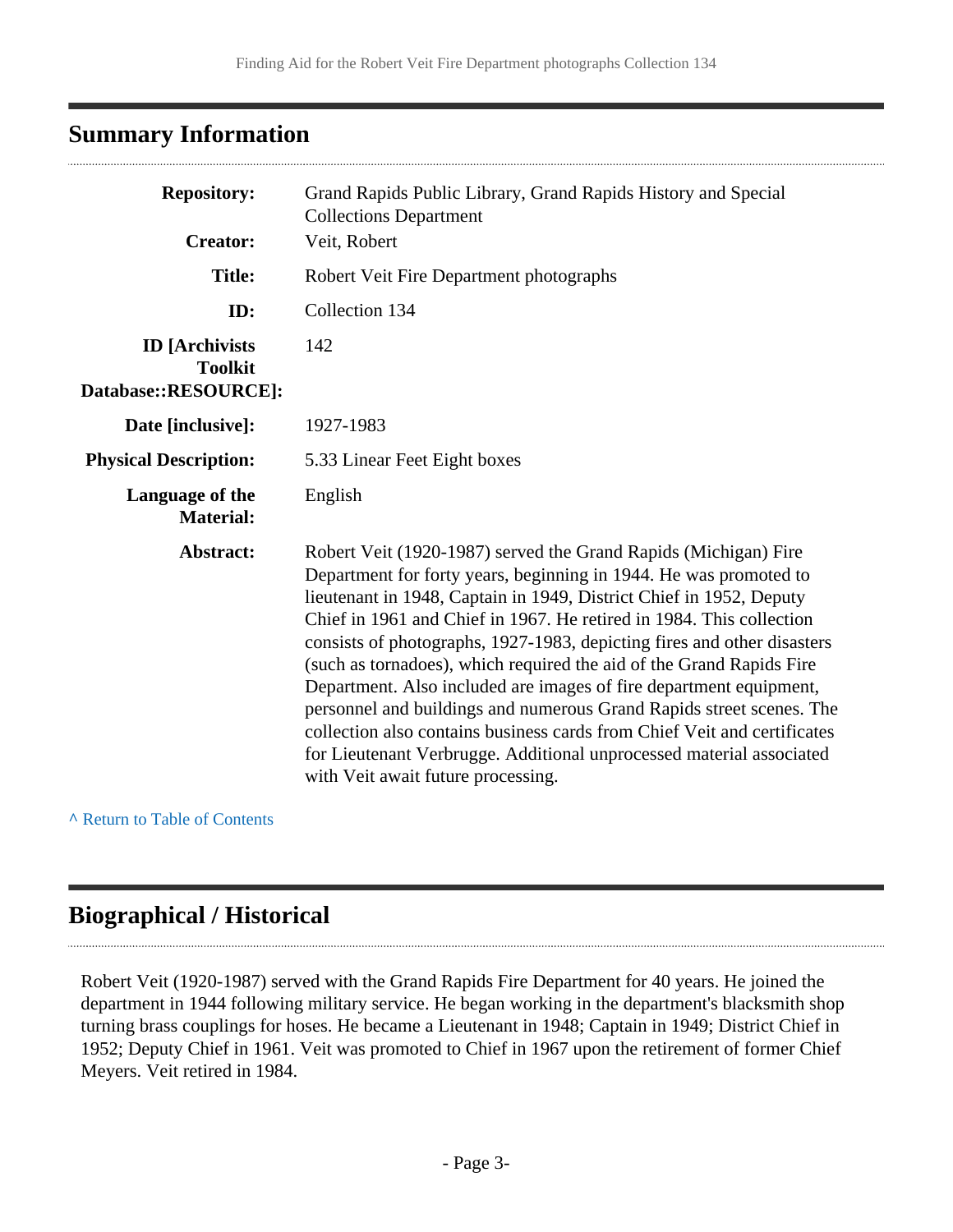#### **^** [Return to Table of Contents](#page-1-0)

### <span id="page-3-0"></span>**Scope and Contents**

This collection currently contains only the photographs associated with Robert J. Veit and the Grand Rapids Fire Department.

Unprocessed accession 1989.024 contains other items of interest concerning Grand Rapids fire fighting, including a history, department yearbooks and reports, department training literature, department rules, fire safety booklets from several national organizations, city ordinances, conference programs, city charters, some trade literature, and general miscellaneous items.

**^** [Return to Table of Contents](#page-1-0)

### <span id="page-3-1"></span>**Administrative Information**

#### **Publication Statement**

Grand Rapids Public Library, Grand Rapids History and Special Collections Department

111 Library Street NE Grand Rapids, Michigan 49503 [localhis@grpl.org](mailto:localhis@grpl.org) URL:<http://www.grpl.org>

#### **Immediate Source of Acquisition**

Dee Veit. Accession numbers 1989.024 (part still unprocessed); 1990.037; 1994.011

**^** [Return to Table of Contents](#page-1-0)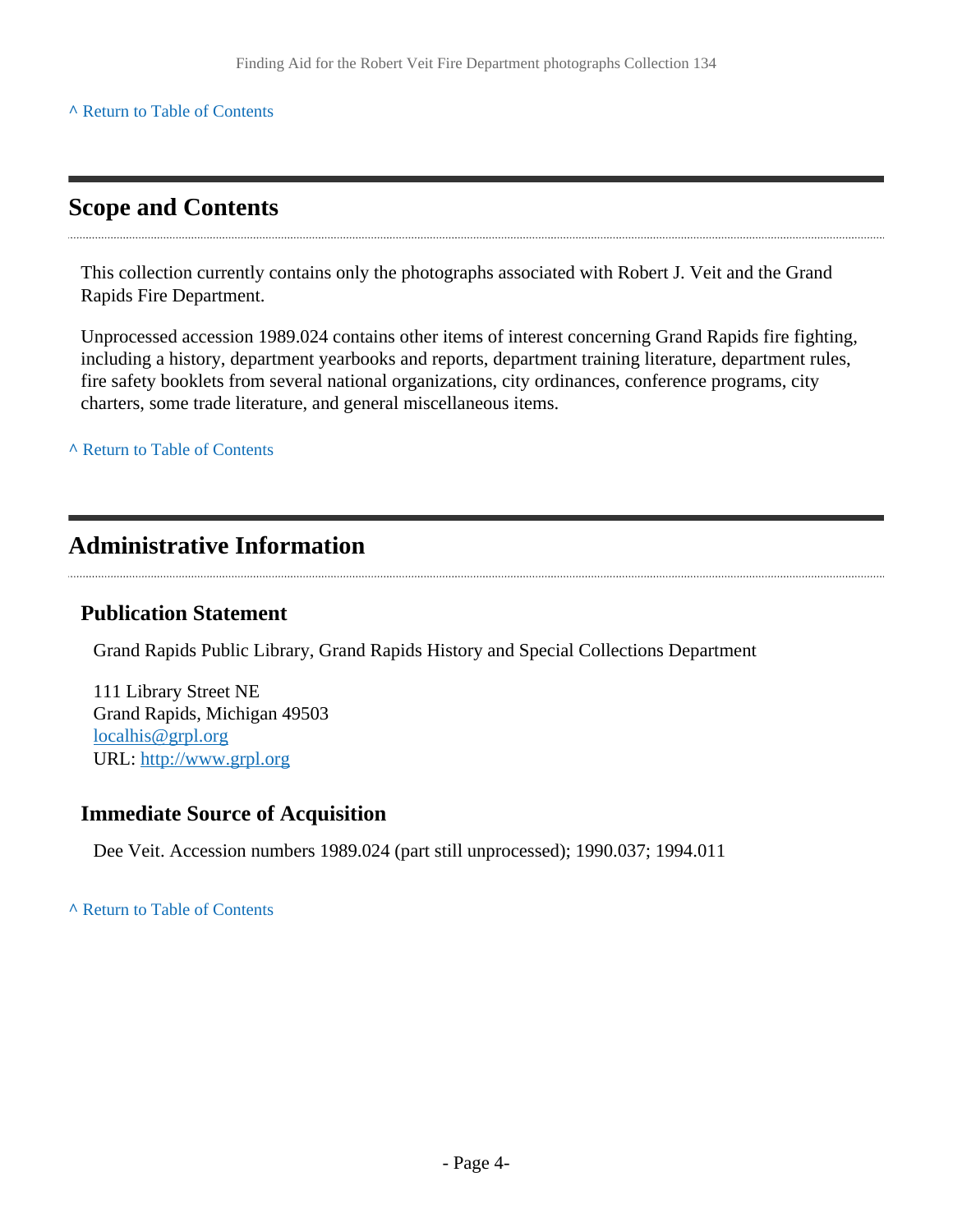### <span id="page-4-0"></span>**Related Materials**

#### **Related Materials**

Information on fires can be found in many of the archival collections. Two general photograph collections to routinely check are:

Coll. 054, GRPL Photographs Collection. Coll. 125, Robinson Studio Collection.

See also Coll. 273, Father Dennis Morrow History of Grand Rapids Collection. Father Morrow serves as Chaplain for the Grand Rapids Police & Fire Departments; his father worked for the local fire department for many years. Morrow's own collection includes information on his own role associated with fires, and also images. Father Morrow did the initial processing and additional identifications for this Veit Collection.

**^** [Return to Table of Contents](#page-1-0)

## <span id="page-4-1"></span>**Controlled Access Headings**

- Fires -- Michigan -- Grand Rapids
- Fire departments -- Photographs
- photographs
- Grand Rapids (Mich.) -- History
- Grand Rapids (Mich.). Fire Department

# <span id="page-4-2"></span>**Collection Inventory**

#### <span id="page-4-3"></span>**Series I. Photographs**

#### **Scope and Contents**

This is the primary series processed to date for this collection. Included are images of Grand Rapids, Michigan area fires, firemen, fire equipment and fire stations. A separate subseries follows on the main series for the fire station houses.

| <b>Title/Description</b> | <b>Instances</b> |          |
|--------------------------|------------------|----------|
| Robert J. Veit           | Box 1            | folder 1 |
| Unknown Fire             | Box 1            | folder 1 |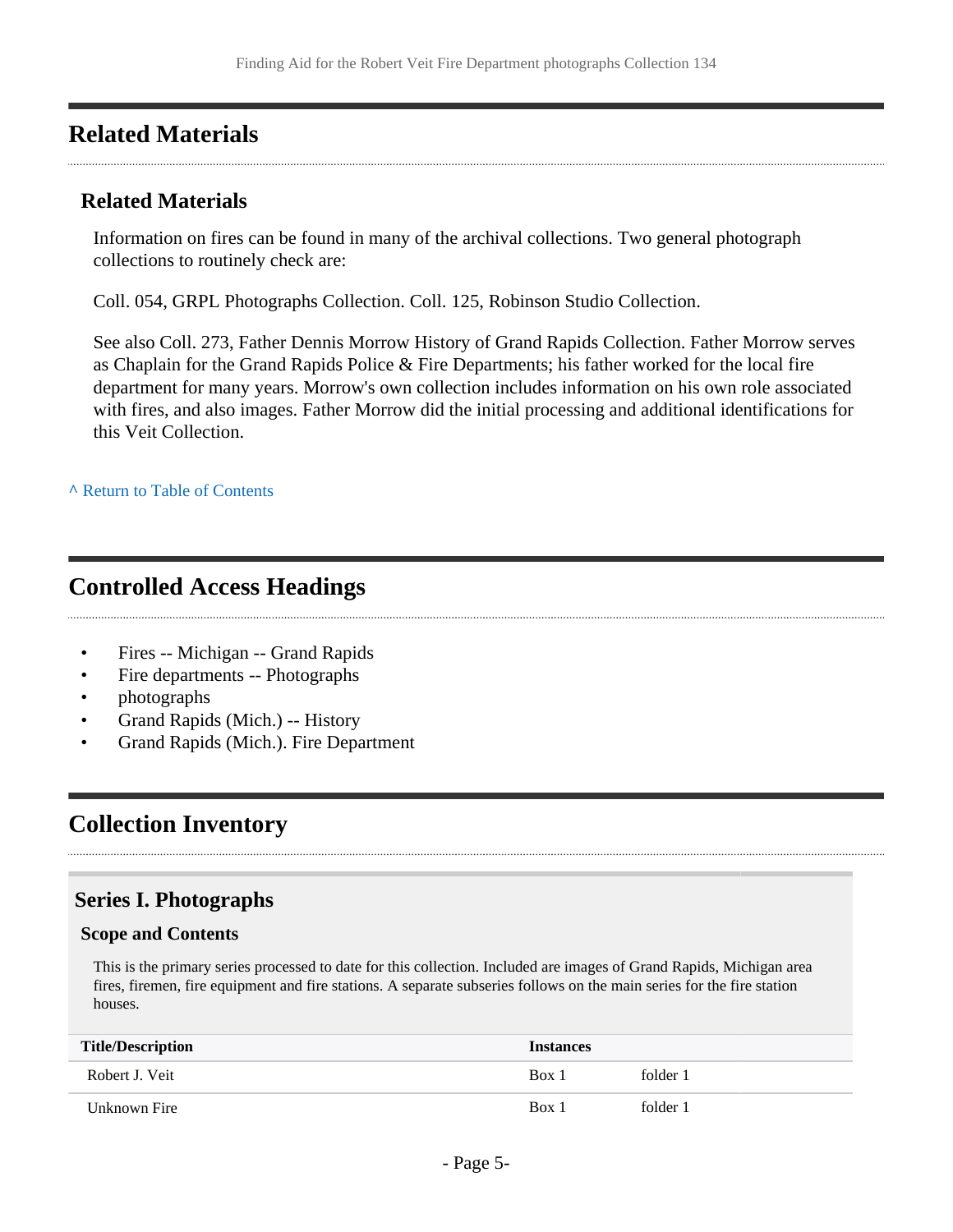| New equipment, 1927                                 | Box 1 | folder 2  |
|-----------------------------------------------------|-------|-----------|
| Hazelton fire, 1938                                 | Box 1 | folder 2  |
| McInerny fire, 1939                                 | Box 1 | folder 2  |
| Engine, 1940s                                       | Box 1 | folder 2  |
| Berkey and Gay fire, Nov 23-24, 1943                | Box 1 | folder 2  |
| Grand River and others, 1930s and 1940s             | Box 1 | folder 4  |
| McInerny fire, Oct 30, 1939                         | Box 1 | folder 4  |
| Night Alarm, 1940s                                  | Box 1 | folder 4  |
| Unknown practice fire, 1950s                        | Box 1 | folder 4  |
| GR Lumber fire, Jul 4, 1946                         | Box 1 | folder 5  |
| Cody Hotel fire, Nov 23, 1946                       | Box 1 | folder 5  |
| Ritzema's fire, Dec 18, 1948                        | Box 1 | folder 5  |
| Demonstration, Oct 11, 1950                         | Box 1 | folder 5  |
| Lansing fire, Feb 8, 1951                           | Box 1 | folder 5  |
| Multiple Alarm fire, Mar 12, 1951                   | Box 1 | folder 6  |
| 2018 Division fire, May 14, 1953                    | Box 1 | folder 6  |
| 1514 Wealthy fire, Jun 24, 1954                     | Box 1 | folder 6  |
| Scotty's Bar fire, Feb 13, 1957                     | Box 1 | folder 7  |
| VFW Hall, Apr 12, 1959                              | Box 1 | folder 7  |
| No. 1 Engine House, Jan, 1960                       | Box 1 | folder 7  |
| Excelsior fire, May 30, 1961                        | Box 1 | folder 8  |
| No.1 Fire Station                                   | Box 1 | folder 9  |
| Purchase Electric fire, Aug 10, 1962                | Box 1 | folder 9  |
| Meijer fire, Sep 7, 1962                            | Box 1 | folder 9  |
| Madison and Hall fire, Oct 16, 1962                 | Box 1 | folder 9  |
| Unknown Practice fire, 1960s                        | Box 1 | folder 10 |
| Replacing floor at No. 1, Nov 1962                  | Box 1 | folder 11 |
| Renovation of No. 12 Engine House, 1963             | Box 1 | folder 11 |
| Wilburn Co., April, 1963                            | Box 1 | folder 11 |
| Krampe Platting and Bursma Radio fires, Mar 15 1963 | Box 1 | folder 12 |
| Art Theatre fire, Jun 13, 1963                      | Box 1 | folder 12 |
| Kent Country Club fire, Jun 17, 1963                | Box 1 | folder 12 |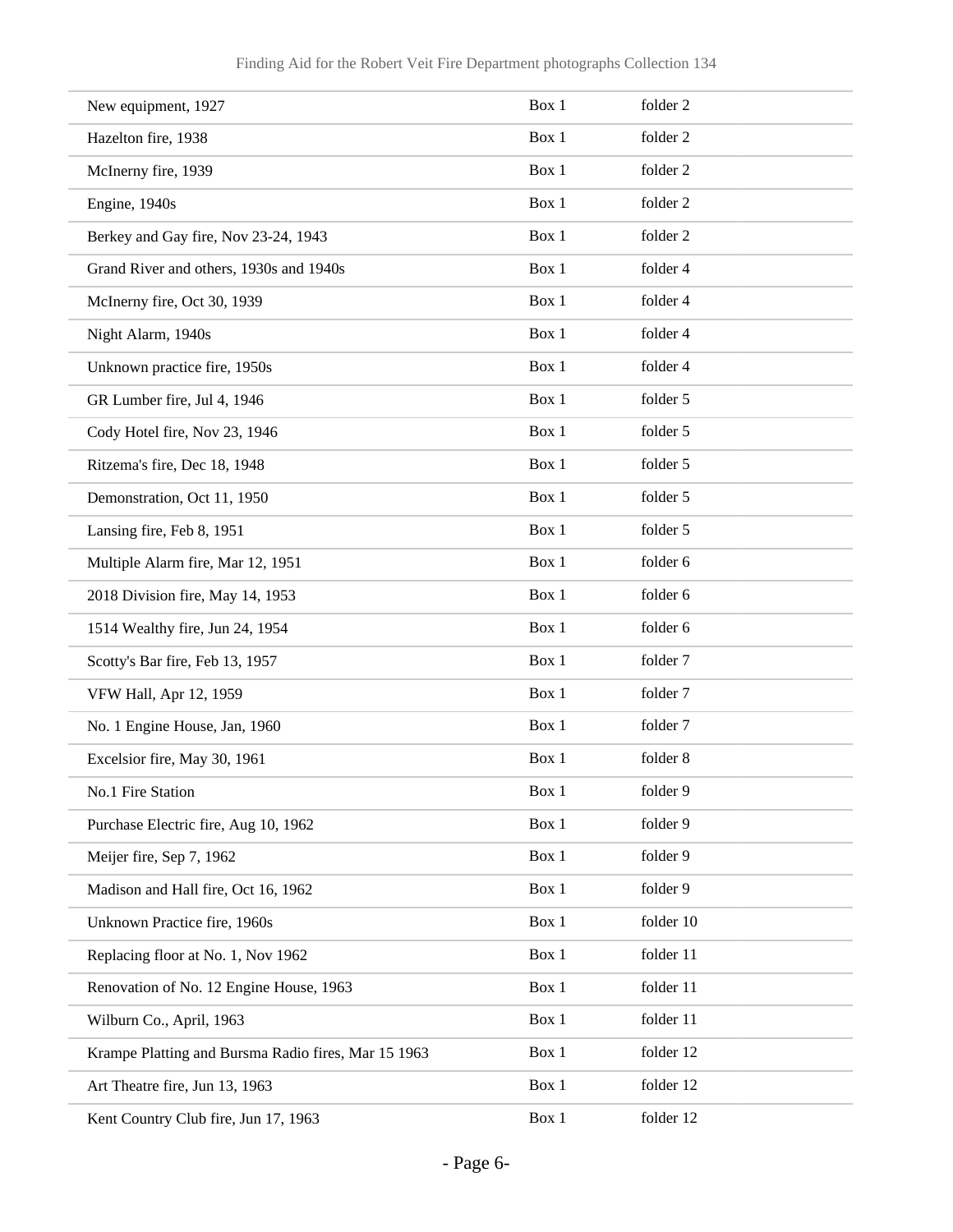| Campau Sq. Building fire, Jan 6, 1964          | Box 1 | folder 12 |
|------------------------------------------------|-------|-----------|
| Stedman fire, Mar 5, 1964                      | Box 1 | folder 13 |
| Division and Pleasant fire, Apr 3, 1964        | Box 1 | folder 13 |
| 649 Fountain fire, Apr 3, 1964                 | Box 1 | folder 14 |
| Rose Mfg. Corp., May 29, 1964                  | Box 1 | folder 14 |
| Fruehauf Trailer Co., Sept 14, 1964            | Box 1 | folder 14 |
| Practice at Drill Field, 1960s                 | Box 1 | folder 15 |
| Chiefs Veit and Shears, 1960s                  | Box 1 | folder 15 |
| Aerial Practice, 1960s                         | Box 1 | folder 15 |
| F.D. display, 1960s                            | Box 1 | folder 15 |
| Aerial Practice, 1960s                         | Box 1 | folder 16 |
| Squad 1 Equipment compartments, 1960s          | Box 1 | folder 16 |
| Engine 7 on SE side, 1960s                     | Box 1 | folder 16 |
| Training fire, 1960s                           | Box 1 | folder 16 |
| Apparatus room at No.1, 1960s                  | Box 1 | folder 16 |
| Training ground, Oct 9, 1964                   | Box 1 | folder 17 |
| Barn fire, 1136 28th SE, Nov 2, 1964           | Box 1 | folder 17 |
| 1129 Fountain NE, Dec 16, 1964                 | Box 1 | folder 17 |
| 934 Grandville, Dec 28, 1964                   | Box 1 | folder 17 |
| 1222-24 Division, Jan 28, 1965                 | Box 1 | folder 17 |
| Practice fires, 1960s                          | Box 2 | folder 1  |
| Training at Bond and Crescent NW, 1965 or 1966 | Box 2 | folder 1  |
| Food Mill fire, May 16, 1965                   | Box 2 | folder 2  |
| Grand Rapids Lumber Co., Jul 16, 1966          | Box 2 | folder 2  |
| Gas tanker explosion, Mar 7, 1967              | Box 2 | folder 2  |
| Tornado, Apr 21, 1961                          | Box 2 | folder 2  |
| Kent Printing, Jun 17, 1967                    | Box 2 | folder 3  |
| Chief Meyer's retirement, Aug 1, 1967          | Box 2 | folder 3  |
| Incendiary fire, Sep 16, 1967                  | Box 2 | folder 3  |
| Dedication of truck at City Hall, Oct 9, 1967  | Box 2 | folder 3  |
| 641 Grandville, Nov 21, 1967                   | Box 2 | folder 3  |
| Squad 1 at Drill Tower, 1968                   | Box 2 | folder 4  |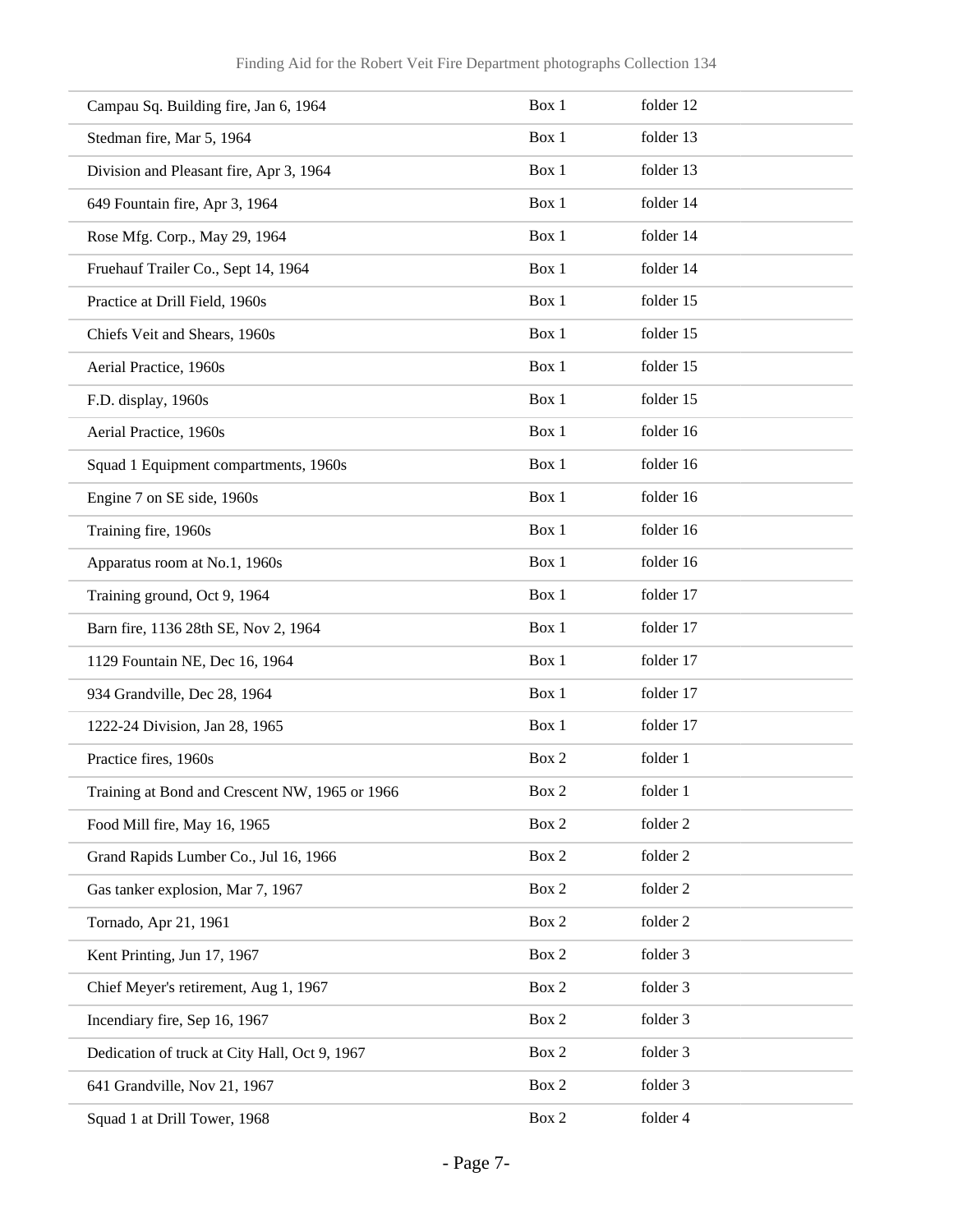| Old Engine 2, 1968                         | Box 2 | folder 4  |
|--------------------------------------------|-------|-----------|
| 1350 Jefferson, Feb 10, 1968               | Box 2 | folder 5  |
| Plaster Mine, Jun 12, 1968                 | Box 2 | folder 5  |
| Capri Theater, Jun 24, 1968                | Box 2 | folder 5  |
| 2715 Leonard, July 12, 1968                | Box 2 | folder 6  |
| 533 Jefferson, Aug 3, 1968                 | Box 2 | folder 6  |
| Standard Lumber Co., Sep 1, 1968           | Box 2 | folder 6  |
| Sulfuric acid spill, Sep 10, 1968          | Box 2 | folder 6  |
| International pickup, 1969                 | Box 2 | folder 6  |
| Oxygen Trailer, 1960s                      | Box 2 | folder 7  |
| Old Squad 1 at No.1 Engine House, 1960s    | Box 2 | folder 7  |
| Chevrolet Pumper, 1960s                    | Box 2 | folder 7  |
| Unknown incident, 1960s                    | Box 2 | folder 7  |
| Southbound US-131, Mar 15, 1969            | Box 2 | folder 8  |
| 433 Thomas, Jul 19, 1969                   | Box 2 | folder 8  |
| R.C. Allen Building, May 6, 1971           | Box 2 | folder 8  |
| 1000 Block Ionia NW, 1970                  | Box 2 | folder 9  |
| Kansas City aerial tower, 1970s            | Box 2 | folder 9  |
| Truck 1 at unknown fire, 1970s             | Box 2 | folder 9  |
| Truck 10 with cracked frame, 1971-1972     | Box 2 | folder 10 |
| Opticom Unit on Engine 1, 1972             | Box 2 | folder 11 |
| Opticom Unit on Squad 1, 1972              | Box 2 | folder 11 |
| G&T Products, May 8, 1971                  | Box 2 | folder 12 |
| Park Place Apartments, May 15, 1970        | Box 2 | folder 12 |
| Fulton Heights Grocery Store, Mar 18, 1973 | Box 2 | folder 12 |
| 47-49 Grant, Dec 8, 1973                   | Box 2 | folder 12 |
| 321-23 La Grave, Jan 3, 1974               | Box 2 | folder 13 |
| Gas explosion, May 13, 1974                | Box 2 | folder 13 |
| SW Body shop, May 29, 1974                 | Box 2 | folder 13 |
| 1953 Monroe, Aug 27, 1974                  | Box 2 | folder 13 |
| Squirt 1 at No.1 Engine House, 1974        | Box 2 | folder 14 |
| 2984 Bradford NE, June 23, 1974            | Box 2 | folder 14 |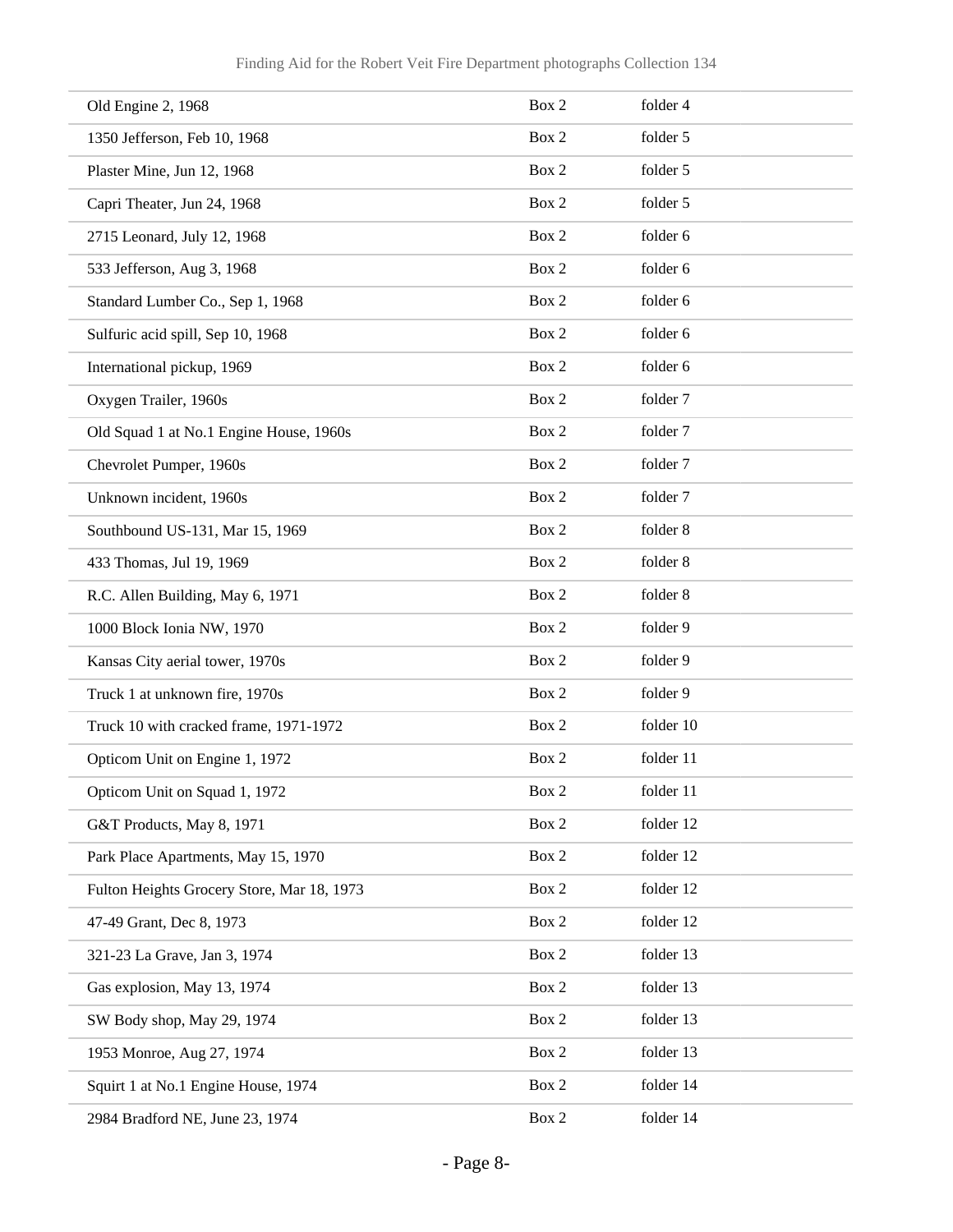| Unknown fire, Oct, 1974                         | Box 2 | folder 14 |
|-------------------------------------------------|-------|-----------|
| Drill tower, 1970s                              | Box 2 | folder 14 |
| No. 3 Engine House, 1975                        | Box 2 | folder 15 |
| Occidental Hotel, April, 1975                   | Box 2 | folder 15 |
| Train Wreck, May, 1976                          | Box 2 | folder 16 |
| Classic Ahrens Fox Pumper, Sept, 1976           | Box 2 | folder 16 |
| Train Derailent, Sept 2, 1976                   | Box 2 | folder 16 |
| Baxter Laundry, Nov 9, 1975                     | Box 2 | folder 17 |
| 130 Prospect, Jan 23, 1977                      | Box 2 | folder 17 |
| 1976 Corp. Fire, Jul 18, 1977                   | Box 3 | folder 1  |
| 57 Logan, Jul 24, 1977                          | Box 3 | folder 1  |
| Rollover on Ford Freeway (I-196), Sept 14, 1977 | Box 3 | folder 2  |
| Eberhard Store, Mar 2, 1978                     | Box 3 | folder 2  |
| New Engine 13 at City Hall, March 21, 1978      | Box 3 | folder 2  |
| Leonard and Monroe, Nov 13, 1978                | Box 3 | folder 2  |
| Eerdman's, Apr 2, 1979                          | Box 3 | folder 3  |
| Building under demolition, Apr 3, 1979          | Box 3 | folder 3  |
| 822 1/2 Nagold, Oct 17, 1979                    | Box 3 | folder 3  |
| Franklin St station, Dec 14, 1979               | Box 3 | folder 3  |
| 518 Sheldon Ave., Nov 5, 1979                   | Box 3 | folder 4  |
| Accident, Jan 14, 1980                          | Box 3 | folder 4  |
| 904 Lafayette, Jun 19, 1980                     | Box 3 | folder 4  |
| Monument Sq. Building, Aug 24, 1980             | Box 3 | folder 4  |
| Wm. Alden Smith Building., Dec 4, 1980          | Box 3 | folder 5  |
| Engine 1, 1980                                  | Box 3 | folder 5  |
| Joe Crump, 1980                                 | Box 3 | folder 5  |
| Drill field, 1980                               | Box 3 | folder 5  |
| 254 Spencer, Dec 19, 1980                       | Box 3 | folder 6  |
| 1415 Dunham, Feb, 1981                          | Box 3 | folder 6  |
| I-96 at Fuller, Feb 18, 1981                    | Box 3 | folder 6  |
| Station at Plymouth and Leonard, May 17, 1981   | Box 3 | folder 6  |
| No. 1 Engine House, 1981                        | Box 3 | folder 6  |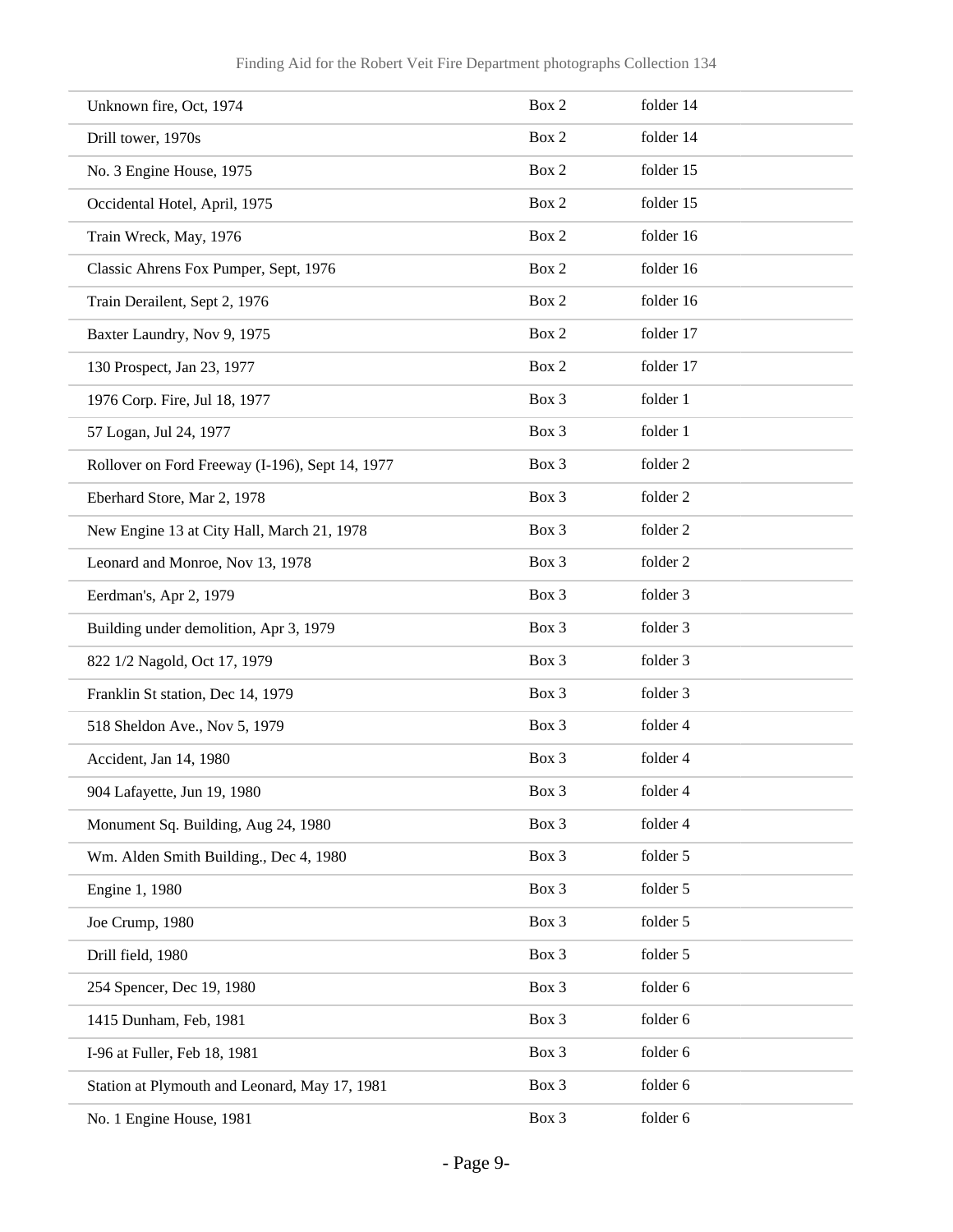| Standard Lumber Co., Jul 8, 1981                          | Box 3   | folder 7  |
|-----------------------------------------------------------|---------|-----------|
| 223-25 James, Jul 19, 1981                                | Box 3   | folder 7  |
| Truck 3 and Squad 1, Sept, 1981                           | Box 3   | folder 7  |
| School House fire, Nov 11, 1981                           | Box 3   | folder 8  |
| Grand Trunk train derailment, Feb, 1982                   | Box 3   | folder 8  |
| 415 Fourth, Mar 16, 1982                                  | Box 3   | folder 8  |
| F.D. Honors Guard, Aug, 1982                              | Box 3   | folder 8  |
| Balloon launch, Aug, 1982                                 | Box 3   | folder 9  |
| Ballooning, Sept, 1982                                    | Box 3   | folder 9  |
| Truck 3 and Truck 4, Oct, 1982                            | Box 3   | folder 9  |
| New Monroe Ave Station, 1983                              | Box 3   | folder 10 |
| Engine 10, May 4, 1983                                    | $Box$ 3 | folder 10 |
| 1016 Sibley NW, June 27, 1983                             | Box 3   | folder 10 |
| Adams House fire, Mar 26, 1983                            | Box 3   | folder 11 |
| 725 Lafayette, May 30, 1983                               | Box 3   | folder 11 |
| Engine #9 lost a wheel on Lake Michigan Dr., Jun 24, 1983 | Box 3   | folder 11 |
| Warehouse fire, Jun 26, 1983                              | Box 3   | folder 11 |

# <span id="page-9-0"></span>**Station Houses**

| <b>Title/Description</b>                                                                | <b>Instances</b> |              |
|-----------------------------------------------------------------------------------------|------------------|--------------|
| GRFD Station no. 1, 38 LaGrave Ave. SE                                                  | Box 4            | folder $1-2$ |
| GRFD Station no. 1, Administration, Dispatch, Inspection                                | Box 4            | folder 3     |
| GRFD Station no. 2, 332 Barclay Ave. NE                                                 | Box 4            | folder 4     |
| GRFD Station no. 3, 523 Front Ave., NW and 500 Bridge St,<br>NW                         | Box 4            | folder 5     |
| GRFD Station no. 4, 125 Crescent ST NW and 1945 Kalamazoo<br>Ave. SE                    | Box 4            | folder 6     |
| GRFD Station no. 5, 1181 Monroe NW                                                      | Box 4            | folder 7     |
| GRFD Station no. 6, 312 Grandville Ave. SW                                              | Box 4            | folder 8     |
| GRFD Station no. 7, 816 Madison Ave., SE, Franklin St.<br>Station, 115 Franklin St., SW | Box 5            | folder 1     |
| GRFD Station no. 8, 40 Lexington Ave., NW                                               | Box 5            | folder 2     |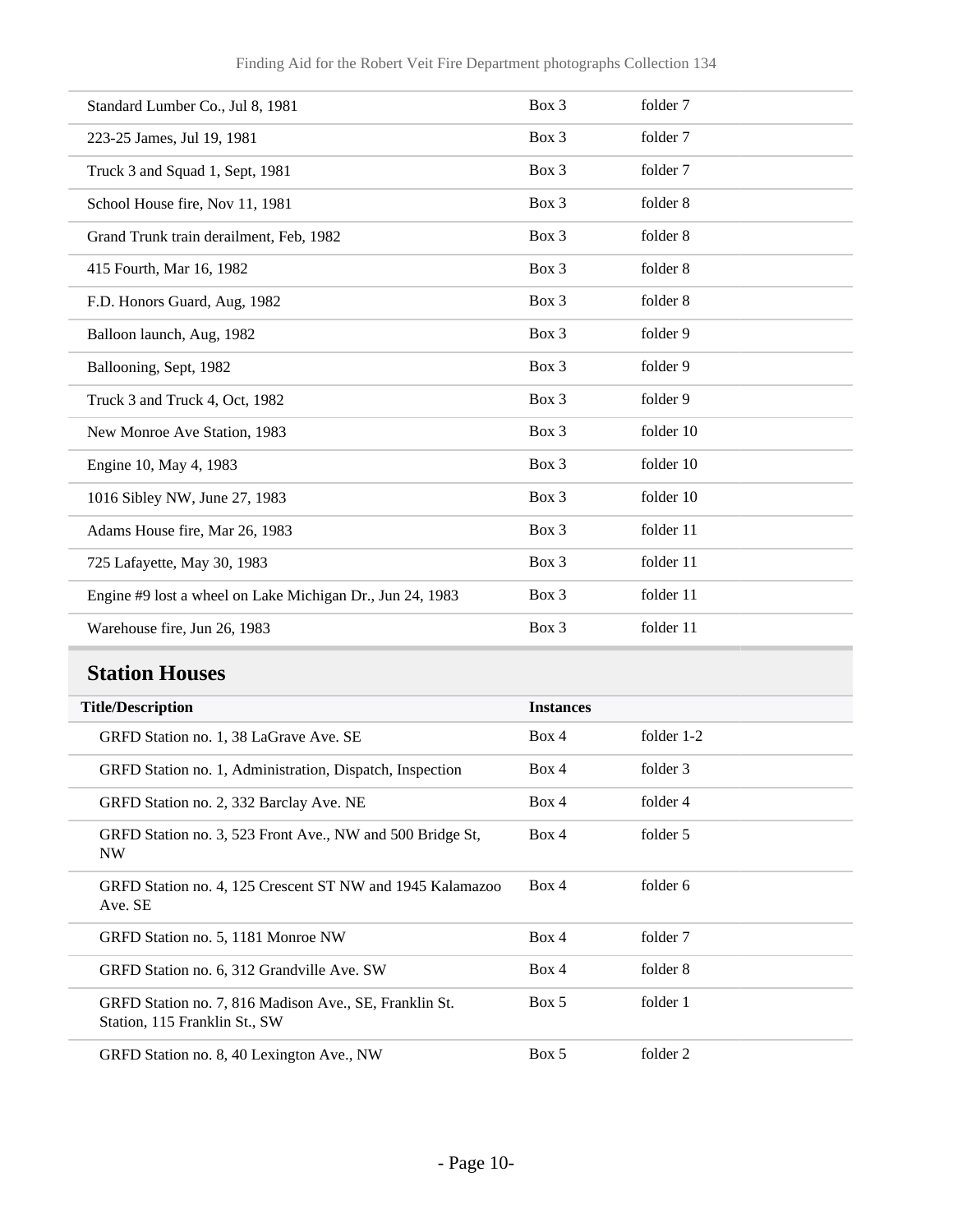#### **Scope and Contents**

1. "#4" #8 Hose Wagon, Lexington & Veto. "2952" 4.5 x 6.5 Same image as 134-5-2-1

2. Engine no. 8, year unknown, ca. 1920's 7.5 x 9.5 Same image as 134-5-2-2

3. "#7". Eng 8, Year unknown, Lexington & Veto 4.5 x 6.5 Same image as 134-5-2-4.

4. Ralph Long, no. 8 steamer, Lexington & Veto, year unknown. 7.5 x 9.5 Same image as 134-5-2-3

5. No. 8 Station, Lexington & Veto. Morrow note: Motorized no 8 steamer, Truck 8—couple gear electric service truck. No. 8 Hose Wagon, Early 1902s.

6. Morrow note: 1926 American LaFrance Service Truck. Truck 7, ca. 1926-1938 at Training Center, 1101 Monroe N.W., ca. 1976.

7. Morrow note: Engine House no. 8, Kitchen, 40 lexington N.W., ca. 1950. Clockwise, L to R: Capt. Edward Ball, Macklin Gregory, Robert Woltjer, Joseph Stoddard, Chester Palasek, E.O. Joseph Shamony

| GRFD Station no. 9, 527 Leonard St. NW                                                                    | Box 5 | folder 3  |
|-----------------------------------------------------------------------------------------------------------|-------|-----------|
| GRFD Station no. 10, 100 Hall St., SW, and 1734 Division Ave.<br>S                                        | Box 5 | folder 4  |
| GRFD Station no. 11, 1002 Chester St. SE                                                                  | Box 5 | folder 5  |
| GRFD Station no. 12, 554 Hall St. SW                                                                      | Box 5 | folder 6  |
| GRFD Station no. 13, 1169 E. Beltline Ave., NE, Leonard St.<br>Station, 1755 Leonard St. NE.              | Box 5 | folder 7  |
| GRFD Training photos, 1944-76                                                                             | Box 5 | folder 8  |
| GRFD Fires and related incidents, 1924-49                                                                 | Box 5 | folder 9  |
| GRFD Standard Oil Fire, 1440 Butterworth St. SW., 7-18-1919                                               | Box 5 | folder 10 |
| GRFD Fires. Berkey & Gay 11-24-1943; 20th Century Bowling<br>4-8-1944; Unknown; Masonic Temple 5-30-1947  | Box 5 | folder 11 |
| GRFD fires 1950's                                                                                         | Box 5 | folder 12 |
| GRFD fires 1960's                                                                                         | Box 5 | folder 13 |
| GRFD fires. 501 Paris Ave. SE 3-30-1970; 225 Graham St. SW<br>3-11-1975; 3391 Plainfield Ave. NE 3-2-1978 | Box 5 | folder 14 |
| GRFD fires 28-30 Ionia Ave SW 12-4-1980; 415 Fourth St. NW<br>3-16-1982; 74 Ionia Ave. SW 6-21 1983       | Box 5 | folder 15 |
| Personnel. Miller; Shears; Verbrugge                                                                      | Box 5 | folder 16 |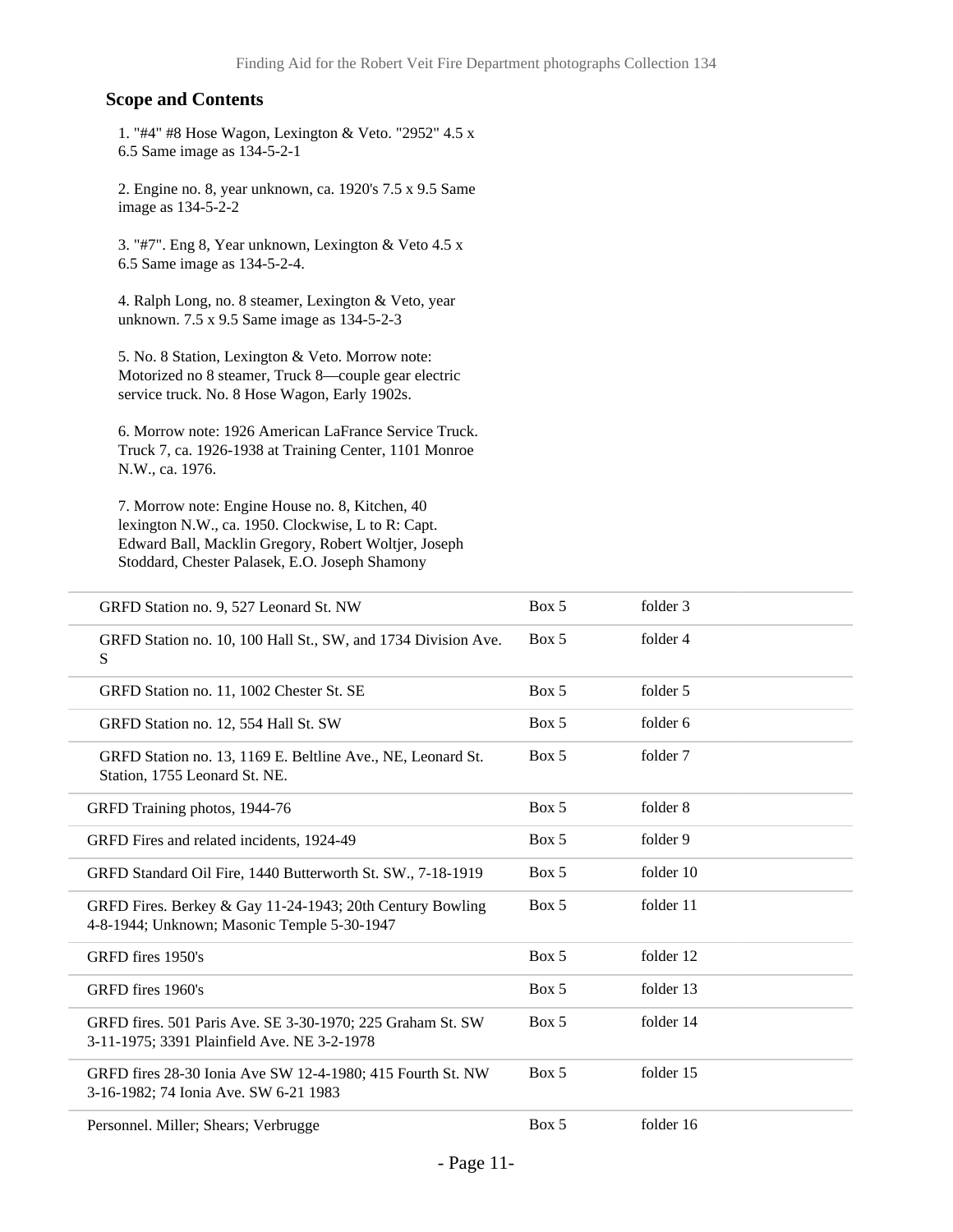| <b>GRFD</b> Group photos                                                                                                                                                                                                                                                                      | Box 5 | folder 17 |
|-----------------------------------------------------------------------------------------------------------------------------------------------------------------------------------------------------------------------------------------------------------------------------------------------|-------|-----------|
| City of GR Departments, agencies, utilities.                                                                                                                                                                                                                                                  | Box 5 | folder 18 |
| Other Cities and Agencies.                                                                                                                                                                                                                                                                    | Box 5 | folder 19 |
| American LaFrance Co., Elmire, N.Y., sample firetruck photos, c.<br>1947.                                                                                                                                                                                                                     | Box 5 | folder 20 |
| Business cards for Fire Chief, Robert J. Veit.                                                                                                                                                                                                                                                | Box 5 | folder 22 |
| Declaration of Meritorious Service certificate to Lt. Jacob<br>J. Verbrugge (Housed at Collection 216, Box 6, Folder 10),<br>1934-02-15                                                                                                                                                       | Box 6 | Folder 10 |
| Photo. 1921 Firemen. Includes John Rittenberg; Joe Carlson;<br>Ed Palmer, Captain; Walter Andrie; Lewis Johnson; Zernie<br>Knappenburg; George Knol; Barendse, Lieutenant; Roy La Moin;<br>Jacob Verbrugge; Herman Hansman; Willard Stormzand; Glenn<br>Hill; Jack Gilder; William Dennstaedt | Box 6 |           |

**^** [Return to Table of Contents](#page-1-0)

#### <span id="page-11-0"></span>**Series II. Ephemera.**

#### **Scope and Contents**

This series has been tentatively identified to provide a place for items found associated with this accession and housed elsewhere or yet unprocessed. When the remaining unprocessed materials can be processed, additional series are expected to be defined.

| <b>Title/Description</b>                                                                                                                                                                                                                                                   | <b>Instances</b> |
|----------------------------------------------------------------------------------------------------------------------------------------------------------------------------------------------------------------------------------------------------------------------------|------------------|
| "Fire Service of Grand Rapids". Cover art for departmental history<br>entitled The Grand Rapid Fire Department. History / by Carrie B.<br>Jennings, 1889. Housed with the Unprocessed accession, along<br>with this history. 1989.024 3/14/2002. See Archivist for access. |                  |

#### **^** [Return to Table of Contents](#page-1-0)

### <span id="page-11-1"></span>**Miscellaneous**

| <b>Title/Description</b>                                                                        | <b>Instances</b> |
|-------------------------------------------------------------------------------------------------|------------------|
| Valves and Fittings for all Pressures and Purposes. Crane Co.<br>$(catalog no. 51)$ , June 1923 | Box 8            |
| Mill and Factory Supplies (catalog no. 9). Barclay, Ayers $\&$<br>Bertsch Co., 1922, 1922       | Box 8            |
| Michigan Federation of Labor Official Year Book, 1909 (book),<br>1909                           | Box 8            |
| Building Inspectors' Handbook, Grand Rapids, 1909 (book), 1909                                  | Box 8            |